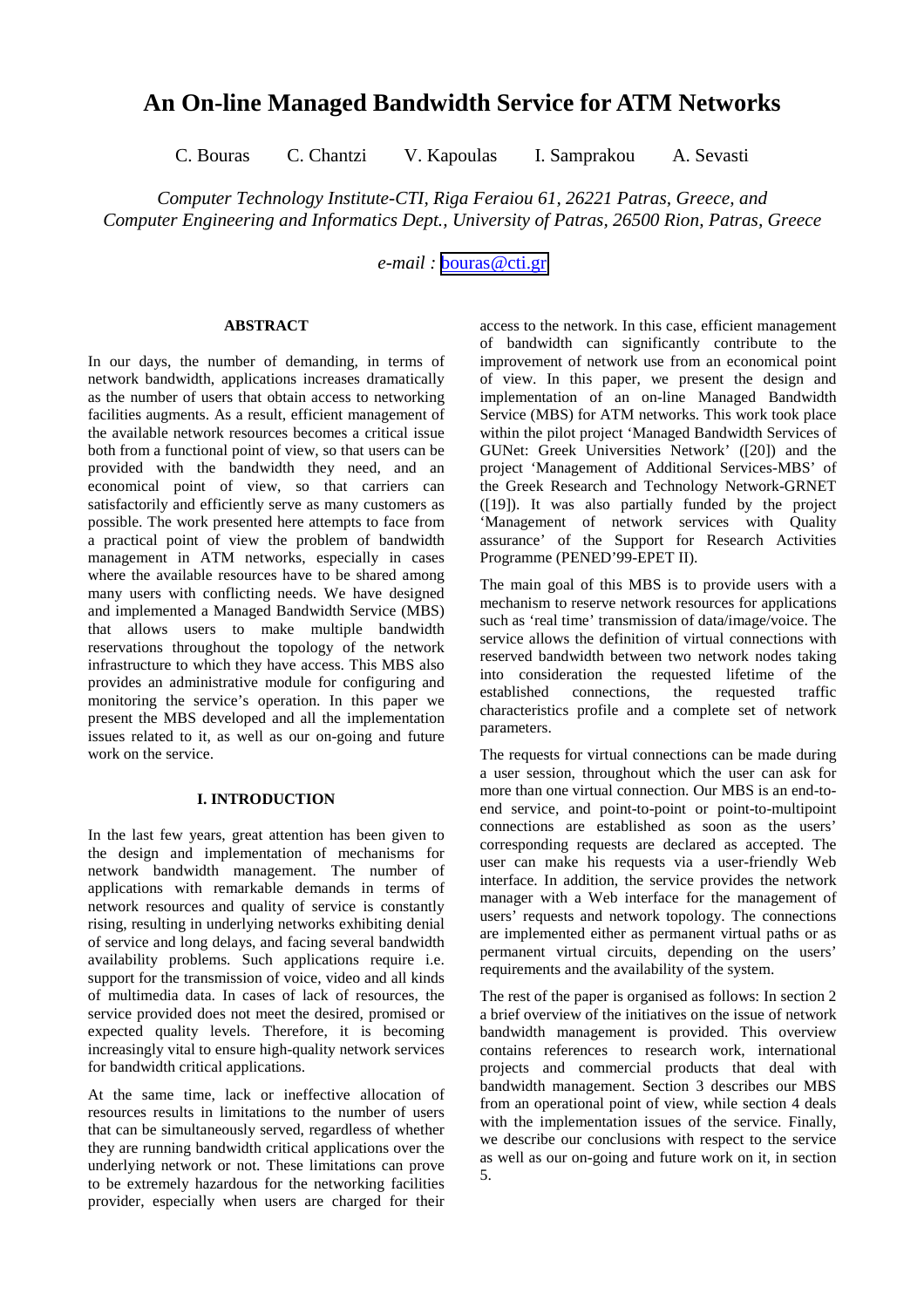### **II. RELATED WORK**

Bandwidth allocation has been a popular research subject during the last years. More specifically, in the case of ATM networks, a variety of related algorithms that aim to the best way of implementing resource allocation and flow control have been proposed. These algorithms can be classified in the following five levels: cell level (priorities, cells flow control), flow level (burst control, etc.), connection level (Connection Admission Control-CAC that ensures the existing bandwidth is enough for guaranteed quality), Virtual Path level (bandwidth allocation), network level (routing of Virtual Paths). An integrated solution to the bandwidth management with guaranteed quality problem, needs to tackle at least with the partial problems of connection (CAC), Virtual Path and network (routing) levels.

As far as the connection level is concerned, the authors of [1] are presenting a multi-class CAC policy for highspeed ATM switches. According to this policy, traffic is described with respect to the usage parameter control (UPC) parameters. In [2], the authors are proposing three algorithms for implementing efficient bandwidth allocation and call admission control for VBR service using UPC parameters. Concerning the Virtual Path and network levels, the authors of [3], are dealing with Virtual Path management in ATM networks and proposing a Virtual Path Bandwidth Resizing Algorithm that conducts utilisation driven virtual path bandwidth adjustment. Finally, the authors of [4] are presenting the subject of Bandwidth Allocation for Virtual Paths (BAVP) that aims at the optimal bandwidth allocation (capacity, service rate) in Virtual Paths, based on observations of the overall network status.

In order to solve the bandwidth availability problems of today's networks, many companies offer several products/solutions for managing network bandwidth. These products are known as traffic tuners, traffic shapers or bandwidth managers.

WiseWan, by NetReality ([5]) falls into the category of hardware-based bandwidth managers. Software-based traffic shapers demonstrate slower performance and longer set-up time, but easier upgrading. Check Point's FloodGate-1 ([6]), Elron Software Inc.'s CommandView Bandwidth Optimizer ([7]) for monitoring, analysing and controlling the bandwidth utilisation of Internet connections and NetGuard's Guidepost ([8]), which provides users with bandwidth allocation priority according to task importance, are such traffic shapers. Ukiah Software Inc.'s Netroad Trafficware ([9]) is another software-based bandwidth manager that can apply bandwidth policies to users or groups already defined by a standard directory service, while Sun Microsystems Inc.'s Sun Bandwidth Allocator 1.0 ([10]) is a software product that controls traffic sent over a network link and QoS. Solaris Bandwidth Manager 1.6 ([11]) provides network administrators with full control of network resources, enabling them to provide differentiated classes of service.

The third category of bandwidth managers that combine hardware with software and perform shaping functions

using software embedded in dedicated hardware devices, contains products such as Allot Communications Inc.'s Netenforcer ([12]), which is a hybrid product that allows bandwidth sharing between many ISPs and domains. Packeteer Inc.'s Packetshaper ([13]) is another hybrid bandwidth manager that offers bandwidth management, classification of network traffic and bandwidth allocation based on predefined policies.

Similar, to the MBS presented in this paper, services have been developed in several national research networks. One of the most known similar services has been developed by the TEN-155, a high-speed network for the pan-European academic and research community. The TEN-155 Managed Bandwidth Service ([14]), is an end-to-end service which enables connectivity among research projects in countries connected to TEN-155. UKERNA has also developed a MBS, called the SuperJANET Managed Bandwidth Service ([15]), in order to meet the increasing demands for guaranteed QoS over the SuperJANET III backbone and the requirements of the research community. Another national network where an MBS is being developed is the SWITCHlan network, which is also based on an ATM backbone. The SWITCH Managed Bandwidth Service ([16]), allows the creation of VPNs with committed bandwidth between interested parties on top of the existing network infrastructure. Finally, the VCCS (Virginia Community College System) Intranet ([17]), has adopted Policy-Based Management that allows for central control of bandwidth management and the enforcement of QoS policies. A similar service implemented on an IP network, is the 'Reserved Bandwidth' service of the vBNS backbone network  $([18])$ .

### **III. DESCRIPTION OF THE MBS SERVICE**

The MBS presented here has as its main goal to provide facilities for managing the bandwidth of GRNET, the Greek Research and Technology Network that provides Internet services to the Greek Academic and Research community. GRNET interconnects Universities and Research Centres in Greece, as well as other R&D Departments of industrial organisations, through an advanced, high speed network. The GRNET backbone includes, at this stage, network nodes in 6 major Greek cities and participates actively in the Pan-European TEN-155 high speed computer network. It is based on an ATM backbone at the edges of which, IP routers are connected.

In the MBS, bandwidth reservation is implemented by the establishment of virtual connections between two network nodes. The service has the ability to provide different connection parameters for each one of the requested virtual connections and per different directions between the nodes. The connection parameters refer to the various types of service that can be provided in an ATM network (CBR, VBR, ABR and UBR). It is not initially feasible for the application to support all different types of service (e.g. ABR). That is either because some of them are not supported by all the ATM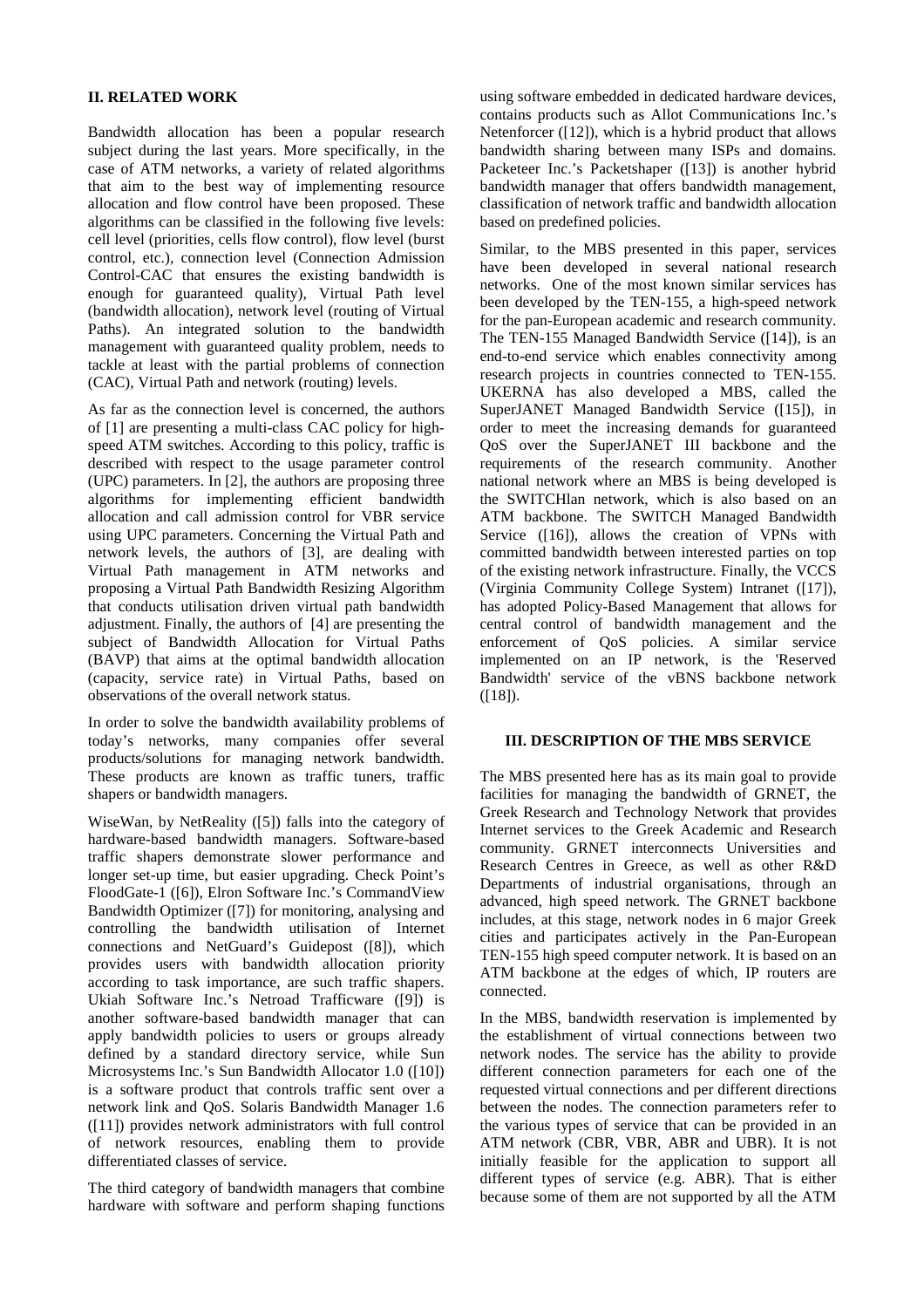switches of GRNET or because the required information as to the CAC procedure of ATM switches is not available. At the moment, MBS provides CBR connections while in the future it will be upgraded in order to provide more service types.

The service is based on users' requests, which give information about each virtual connection requested. These include the origin and destination of a virtual connection, the duration of bandwidth reservation, the usage type of the virtual connection (what type of traffic is it used for, i.e. MPLS, RTS, DiffServ, Voice over ATM, IP, Video on Demand etc.), the requested bandwidth, the service type and the connection type: Permanent Virtual Path Connection (PVPC) or Permanent Virtual Channel Connection (PVCC). For simplicity purposes, these two types will be referred to as VP and VC from now on.

MBS provides users with a number of predefined contracts for the requested connection. These contracts describe the requested bandwidth to be reserved, the connection service type and one or more parameters for the connections to be established, so that the connections will satisfy both the user's requests and the network performance's improvement objectives. Depending on the service type of the connection to be established (CBR, VBR, ABR, UBR), the contract provided by the application and selected by the user is used for specifying the values of the following parameters:

| Service type | Parameters specified by   |
|--------------|---------------------------|
|              | a corresponding contract  |
| <b>CBR</b>   | Peek Cell Rate            |
|              | Cell Delay Variation Time |
| <b>VBR</b>   | Peek Cell Rate            |
|              | Sustainable Cell Rate     |
|              | Maximum Burst Size        |
|              | Cell Delay Variation Time |
| ABR          | Peek Cell Rate            |
|              | Minimum Cell Rate         |
|              | Minimum Cell Rate         |

Table 1. Parameters determining the predefined contracts in each case of connection

Once the user provides all necessary information and selects the predefined contract for the requested connection, all requests are being examined by the system and if the network load can bear the specified connection, the system makes the reservation. If the application for a connection is rejected, the user is able to reapply for a new request (as far as the requested bandwidth and requested time of the connection are concerned) within the same session. In order to help the user apply for an acceptable request, the application provides him with a network topology map that depicts network load and is being dynamically adjusted each time a new reservation is made.

In case a request is accepted, then the internal updating procedure of the appropriate modules begins. This procedure includes the notification of the MBS manager, programming of the ATM switches, and notification of the involved parties. During the current phase of the service, the programming of the ATM switches is "manually" performed by the manager, according to the specifications of each accepted virtual connection that can be accessed by the manager interface. The activation of new connections includes the insertion of information concerning VPI/VCIs, input and output ports at the switches participating in a connection, through the MBS manager interface.

MBS service at the moment offers only CBR contracts in 512Kbps, 1Mbps and 2Mbps. The service is provided for a specific amount of the GRNET capacity together with a number of virtual paths and circuits. The Web-based interfaces provided to the users and the manager of MBS, can be used for applying for connections, responding to requests, presenting the network status, insertion of VPI/VCI information to the ATM switches, etc. Applications for virtual connections must be submitted by one of the involved parties, in case more than one connections are requested (point-to-multipoint service) and must be made at least one day and at most one month before the date for which the virtual connection is requested to start. The shortest allowed duration for the duration of a requested virtual connection is one day, and the longest is two months.

### **IV. IMPLEMENTATION ISSUES**

#### *A. Service's Database*

The database of the service contains information related to the topology and the load of the GRNET topology along with details concerning the individual nodes and links. The contents of the database are constantly being updated in order to reflect the current network state and are being used by the decision-making module of the system. The database also contains the tables where the data of each session are stored: the virtual connections that have been reserved within a session and a detailed description of the implementation of each connection (origin-destination-path, VPIs-VCIs, etc.). In addition, the database contains the predefined contracts by the MBS, stores data concerning the users and the managers of the system and maintains statistics about the reservations. The database of the MBS service is used as the intermediate interface between the other parts of the service.

# *B. User Interface*

As it has already been mentioned, the MBS service provides users with a Web-based interface through which, they can make their requests for virtual connections and receive the system's responses. The user forms can be used in order for the user to insert the information concerning his requests for virtual connections and get an acknowledgement relatively to the results of his requests. In [Figure 1,](#page-3-0) the form that the user has to use in order to make an application for a virtual connection is presented.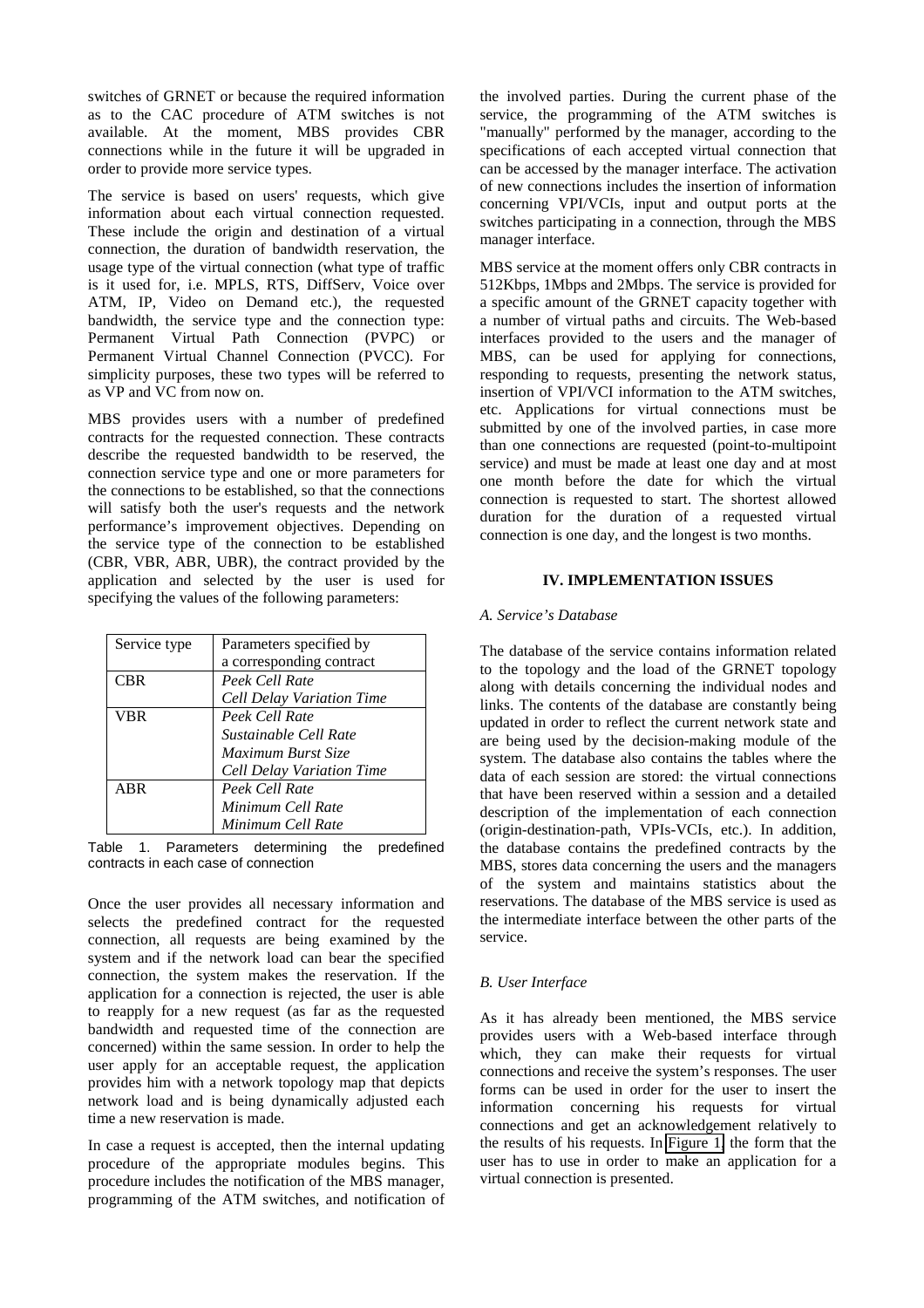#### **Request for MBS connection**

<span id="page-3-0"></span>

Figure 1. The user's application form for requesting a virtual connection



Figure 2. The user's feedback form concerning a previously made application

In case a request is rejected (see Figure 2), the user has the ability to formulate it again. Before making his new request, he must take into account the current state of the network as it is being shown on the map of the network topology, where the links of the network are painted as follows:

- If the last request concerned a VP, the link is painted so that it reflects the available bandwidth of the link, that is, the total bandwidth of the link minus the sum of the bandwidths of the VPs that already exist in the link.
- If the last request concerned a VC, the link is painted so that it reflects the largest bandwidth value among:
	- the total bandwidth of the link minus the sum of the bandwidths of the VPs that already exist in the link
	- the highest available bandwidth within a VP (for all the VPs that already exist in the link)

#### *C. Decision-making module*

This part of the application is responsible for deciding whether a user's request for the reservation of a virtual connection will be accepted or not. The decision-making module is based on a simple yet efficient algorithm that combines the principles of least-cost-path routing and FCFS in order to make that decision. The pseudocode in [Figure 3](#page-4-0) describes the major steps followed throughout the algorithm designed.

The process described in this algorithm is being executed by the MBS whenever the user makes a request for the reservation of a virtual connection via the user's application form. The third step of the algorithm depicted in [Figure 3](#page-4-0) involves the computation of weights or values for all the links of the network topology. These values are being used as input data to the fourth step of the algorithm: the execution of the Dijkstra routing algorithm in order to find the 'best' path between the origin-node and the destination-node of the requested virtual connection.

More specifically, whenever the Dijktra algorithm is executed (in the context of the decision-making module's algorithm), the algorithm itself assigns a numerical value (link\_value) to every link of the network topology. This value represents the current traffic load of the link. The computation of each link's value is based on the currently available bandwidth of the link (BW\_avail) and the minimum bandwidth of the link (Min\_BW\_reserved) a user may reserve. At the moment, the latest value is equal to:

$$
Min_BW\_reserved = 512 \text{ Kbps} \tag{1}
$$

The value of BW avail is computed by removing the total bandwidth reserved by virtual paths from the total bandwidth of the link. To be more specific, the value of BW avail for link i is calculated as follows:

$$
BW\_avail_i = (capacity_i - \sum_j total\_BW_j) + \sum_j avail\_BW_j~~(2)
$$

where j indicates each  $VP$  in the link<sub>i</sub>.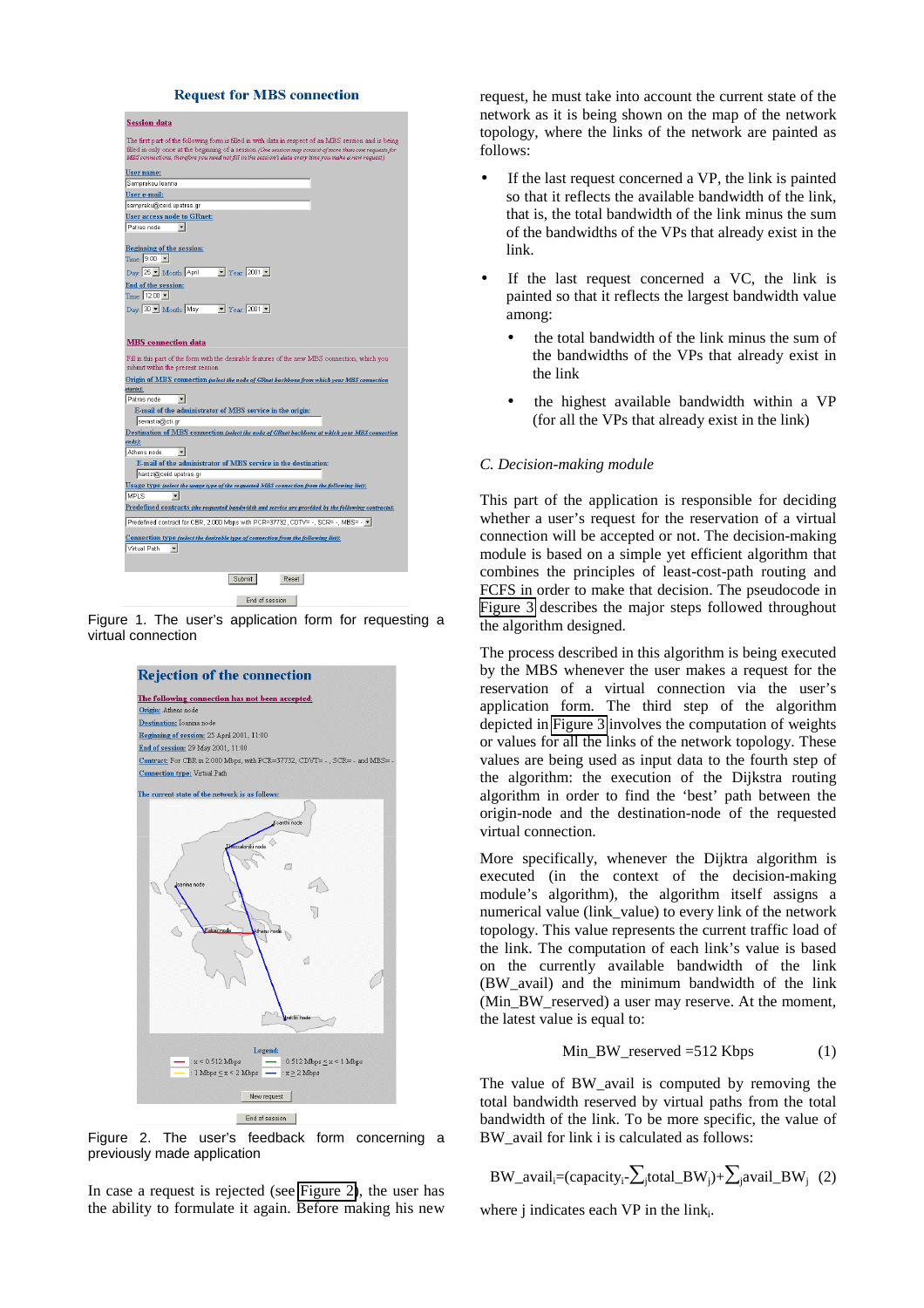- <span id="page-4-0"></span>*1 Extraction of network traffic data from the system database*
- *2 Temporary removal of all network links, that cannot accommodate the requested connection bandwidth, from the network topology*
- *3 Calculation of values that represent current workload for the remaining network topology*
- *4 Execution of the Dijkstra algorithm for the current network topology, starting from the origin node of the requested connection:*

**IF** *{the emerging routing table contains the destination node of the requested connection}* **THEN**

- **4a** *the request for connection is accepted*
- **4b** *the database is locked for the processing of other applications*
- **4c** *the path from the origin node towards the destination node of the requested connection is created according to the existent routing table*
- **4d** *get the next connection path link (starting from origin node, the connection path is being traversed and appropriate resources are allocated)*
- **4e****IF** *{the current link is terminating at the destination node}*

#### **THEN**

 *all necessary resources have been allocated, go to 4f*

### **ELSE**

 **IF** *{the connection requested was a Virtual Path}*

### **THEN**

 *a new VP link is created between the nodes of the current link*

# **ELSE**

 **IF** *{there exists a VP that can accommodate the requested VC on the current link }*

#### **THEN**

 *the new VC link is created in this VP and stored in the system database*

### **ELSE**

 *A new VP link is created between the nodes of the current network link and stored in the system database A new VC link is created inside the new VP link and stored in the system database*

**4f** *the database is unlocked for the processing of other applications*

- **ELSE** *the connection is rejected*
- *5 The algorithm's decision data is presented to the user*

Figure 3. The service's decision-making algorithm

#### ATTENTION:

For the computation of the  $\Sigma_i$  avail\_BW<sub>i</sub> we take into account only the avail\_BW<sub>i</sub>, where avail\_BW<sub>i</sub>  $\geq$  (requested bandwidth by the current request for virtual connection)

Thus, the link\_value of each link i of the topology is computed as follows:

link\_valuei = Min\_BW\_reserved / BW\_availi (3)

#### *D. Manager Interface*

MBS provides the service manager with an interface that allows him to perform the following operations:

- Activate/deactivate virtual connections
- Update/configure the topology of the network
- Configure the user's form

The manager is responsible for the 'manual' reservation of the virtual connections that have been requested and accepted by the service. The reservation of the virtual connections is based on the features of the connection and the contract selected by the user, for each accepted connection. At any moment, the manager has the ability to access the list of the pending reservations and select all or a subset of them in order to activate them, that is to appropriately configure the ATM switches. As the manager implements the reservations at the switches, he has the ability to store detailed information about the implementation of virtual connections, like the VPI/VCIs, at the switches that are being used by a virtual connection. This information can be inserted by using the form presented in Figure 4.

#### **Activation of virtual connections**





Of course, the service manager can deactivate all expired connections or any connections he wishes to, through specific forms of the manager interface. As it has already been mentioned, the MBS manager can also update/configure the topology of the network, by using certain forms of the MBS manager interface. Additionally, he may modify/delete a node and add/modify/delete a network link. Finally, the manager can configure the user's form, by adding/deleting a new